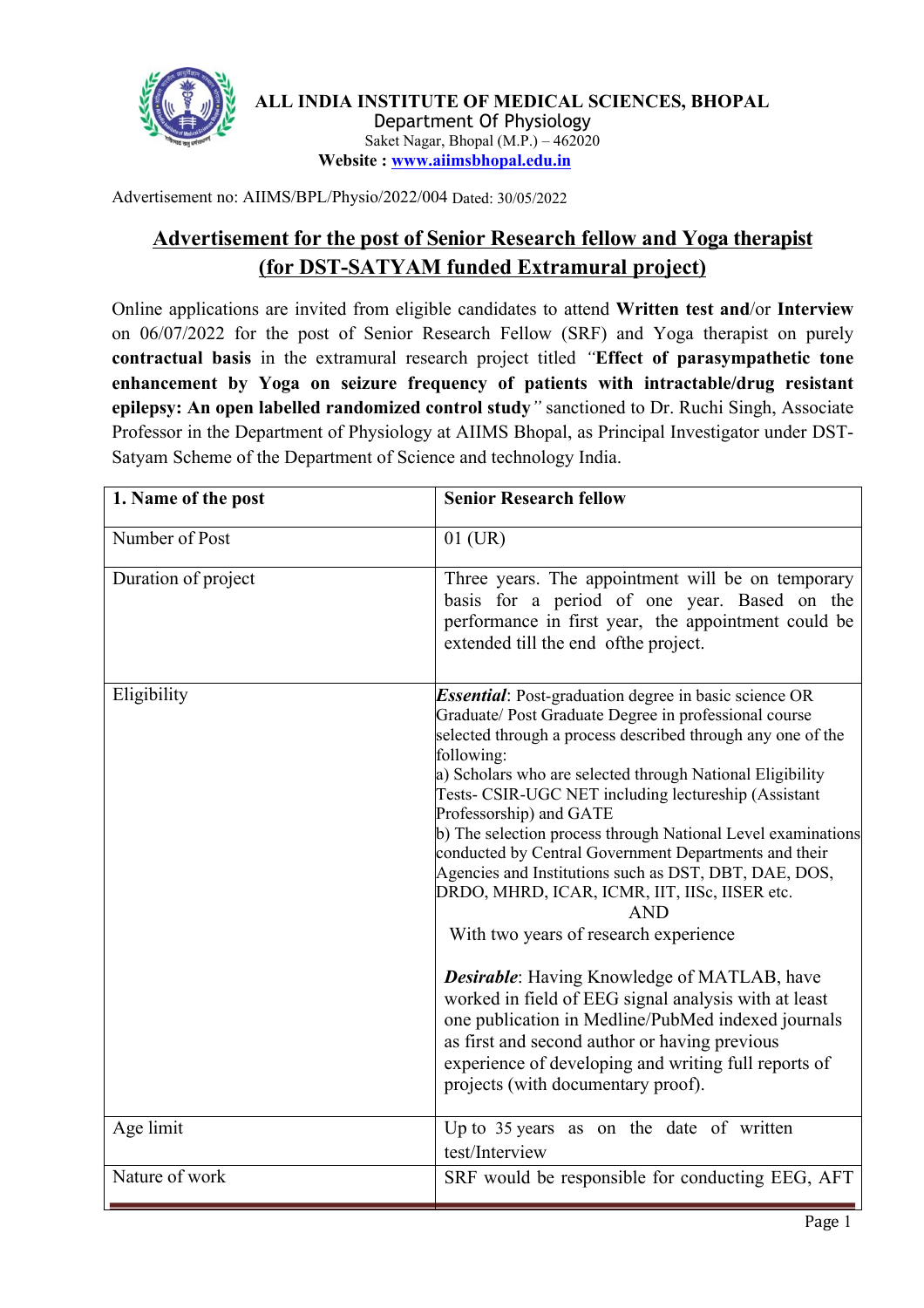| and will also teach and supervise the exercise session   |  |  |  |
|----------------------------------------------------------|--|--|--|
| (mild exercise) for the exercise group of patients.      |  |  |  |
| she/he will give appointments to the patients for        |  |  |  |
| exercise and will follow-up the patients daily for their |  |  |  |
| routine exercise. Will help in data management,          |  |  |  |
| literature review and paper publication and any other    |  |  |  |
|                                                          |  |  |  |
|                                                          |  |  |  |
|                                                          |  |  |  |
|                                                          |  |  |  |
|                                                          |  |  |  |
| Scanned copy of completed application form in PDF        |  |  |  |
|                                                          |  |  |  |
| with                                                     |  |  |  |
| subject: Application for SRF-DST(Satyam) till 5pm        |  |  |  |
|                                                          |  |  |  |
|                                                          |  |  |  |
|                                                          |  |  |  |
| Only shortlisted candidates will be invited for written  |  |  |  |
|                                                          |  |  |  |
|                                                          |  |  |  |
|                                                          |  |  |  |

| 2. Name of the post | <b>Yoga Therapist</b>                                                                                                                                                                                                                                                                                                                                                |
|---------------------|----------------------------------------------------------------------------------------------------------------------------------------------------------------------------------------------------------------------------------------------------------------------------------------------------------------------------------------------------------------------|
| Number of Post      | $1$ (UR)                                                                                                                                                                                                                                                                                                                                                             |
| Duration of project | Three years. The appointment will be on<br>temporary basis for a period of one year. Based<br>on the performance in first year,<br>the<br>appointment could be extended till the end of<br>the project.                                                                                                                                                              |
| Eligibility         | B. Sc/M.sc in Yoga Sciences from recognized<br>University and one year experience of teaching and<br>training of yoga in a recognized Institution                                                                                                                                                                                                                    |
| Age limit           | Up to 30 years as on the date of written<br>test/Interview                                                                                                                                                                                                                                                                                                           |
| Nature of work      | Will conduct AFT and train the patients for yoga,<br>will supervise them, check their log books, will<br>follow them up for their routine yoga<br>performance. Will keep a track of all the records<br>of performance of yoga by these patients. Will<br>help in data management, literature review and<br>paper publication and any otherwork assigned by<br>the PI |
| Emoluments/month    | $(a)$ Rs.30,441/- (consolidated) per month                                                                                                                                                                                                                                                                                                                           |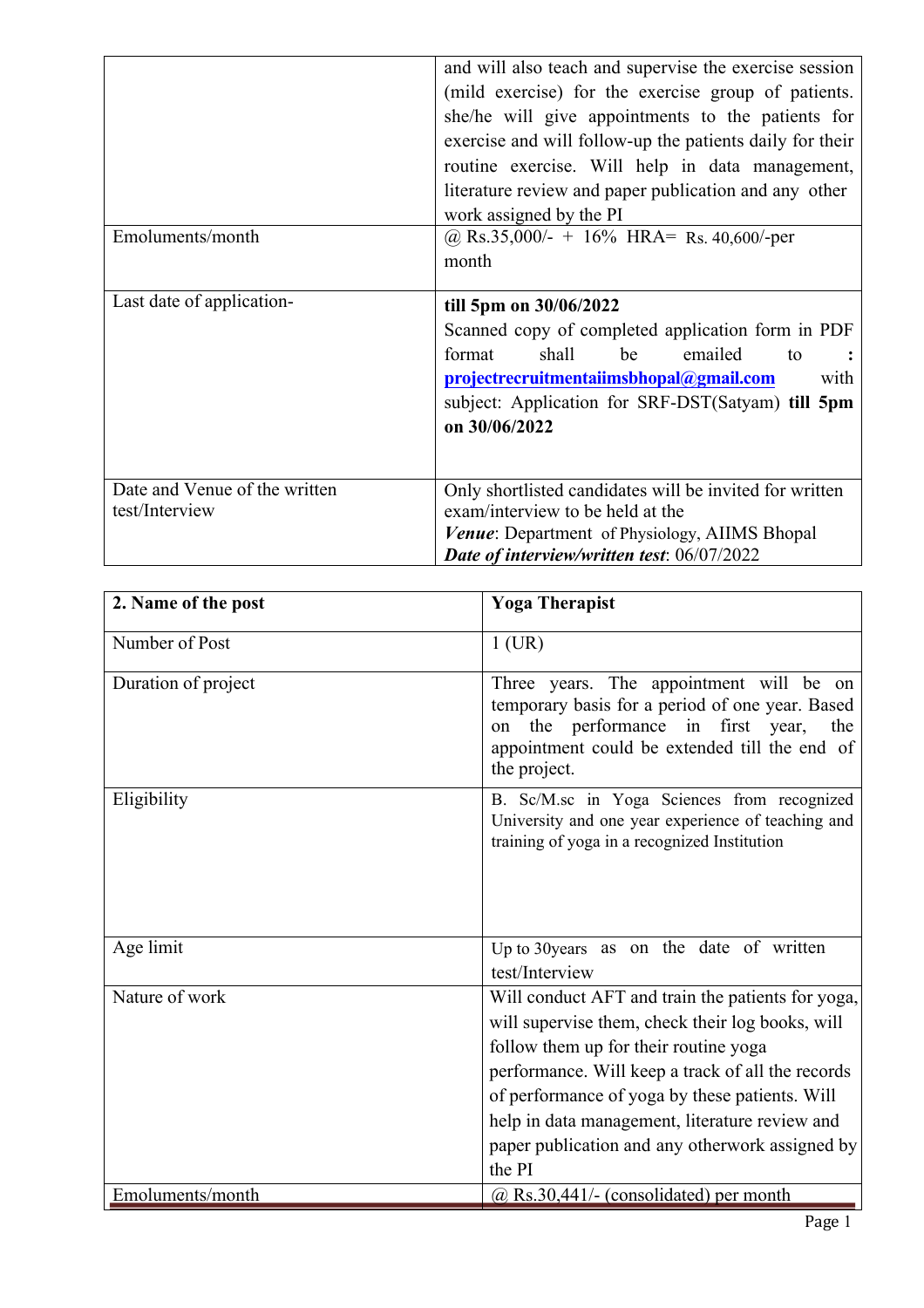| Last date of application                 | till 5pm on 30/06/2022                             |
|------------------------------------------|----------------------------------------------------|
|                                          | Scanned copy of completed application form in      |
|                                          | shall be<br><b>PDF</b><br>format<br>emailed<br>to: |
|                                          | projectrecruitmentaiimsbhopal@gmail.com            |
|                                          | with subject: Application for Yoga Therapist-      |
|                                          | DST(Satyam) till 5pm on 30/06/2022                 |
| Date and Venue of the written test/skill | Only shortlisted candidates will be invited for    |
| assessment                               | interview to be held at the Department of          |
|                                          | Physiology, AIIMS Bhopal                           |
|                                          | <i>Venue:</i> Department of Physiology, AIIMS      |
|                                          | <b>Bhopal</b>                                      |
|                                          | Date of interview/written test: 06/07/2022         |

- **1. Age Concession:** Age relaxation is admissible in respect of SC/ST/OBC candidates, Retrenched Government Employees, Departmental Candidates (including projects), and exservicemen in accordance with the instructions issued by the Central Government from time to time. Age concession to the extent of services rendered in the research projects will also be admissible for experienced and skilled persons.
- **2. Reporting Venue:** Department of Physiology, Fourth Floor, Medical College Building, AIIMS Bhopal. No TA/DA will be paid for attending theWritten test/Interview.
- **3. Time of Written Test/Interview:** All the candidates should report on the date indicated against the post **NOT later than 10:00 am.**
- **4.** The candidates shall report for appearing in the walk- in- written exam/Interview with
	- a. Duly filled application form
	- b. Self-attested photocopies of proof of date of birth (birth certificate/ class  $10<sup>th</sup>$ certificate), eligibility qualification mark-sheets, degrees, experience certificate, caste certificate (if applicable), qualifying degree registration with statutory council (if applicable) and other relevant testimonials.
- **5.** The examination would consist of multiple-choice questions in the subjects of General Science, Statistics, General Analytical ability and knowledge of concerned area.
- **6.** The advertisement is hosted at the following website:- AIIMS Bhopal– [www.aiimsbhopal.edu.in](http://www.aiimsbhopal.edu.in/)
- **7. Application Fees: Nil**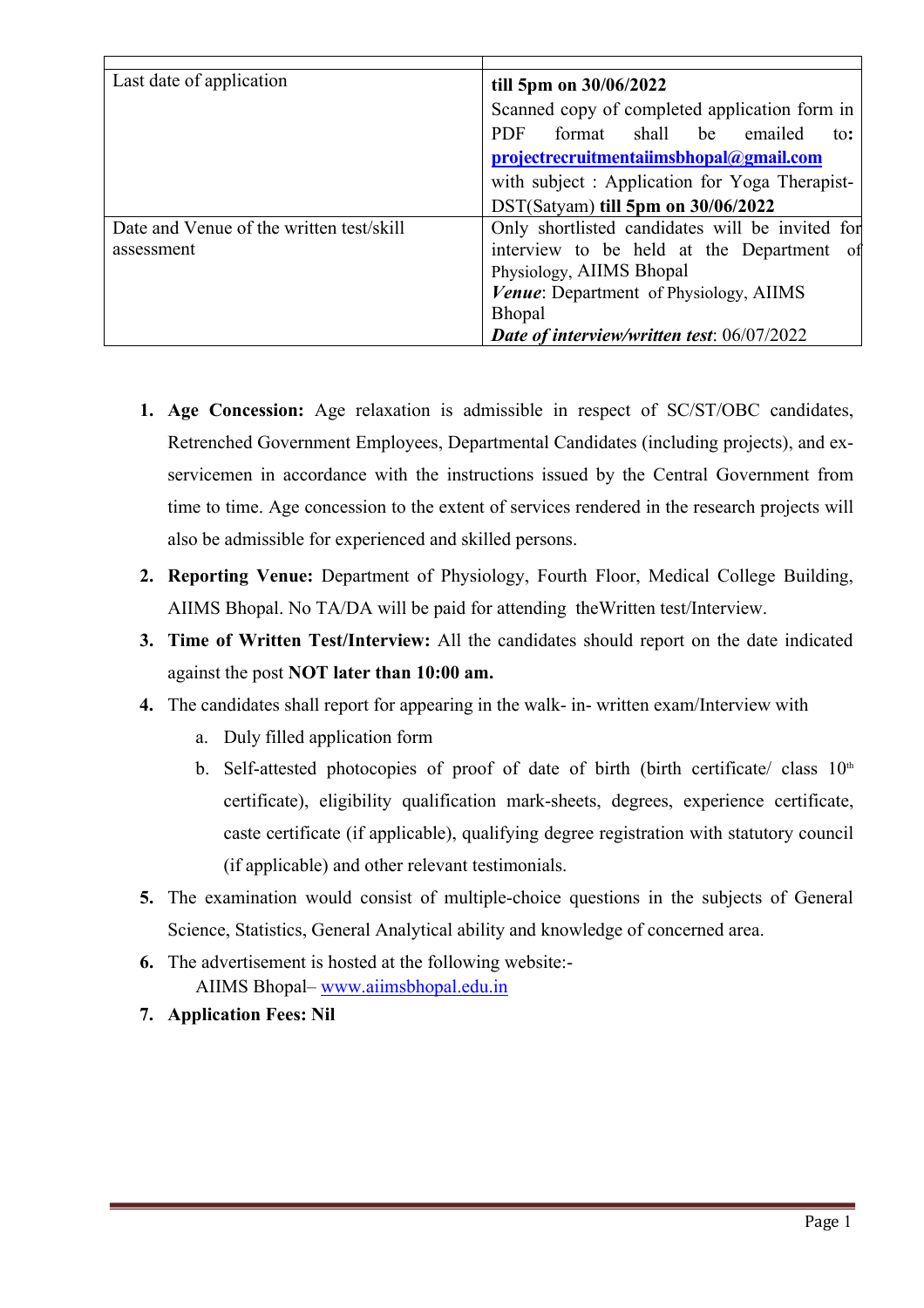#### **TERMS & CONDITIONS**

- **1. It is candidates' responsibility to ascertain and ensure their eligibility as per the prescribed qualification and experience. Any misinformation detected at any stage will make the candidate liable for legal action. Permission to appear in the selection process does not approve the eligibility of the candidate. Even after qualifying the selection process the candidate may be rendered disqualified at the time of document verification if he / she doesn't fulfil essential eligibility criteria.**
- **2.** These appointments will be made from the staff strength sanctioned to the extra-mural project and employment in this extra-mural project will not vest any right to candidate for appointment within the sanctioned staff strength of AIIMS Bhopal or ICMR.
- **3. Tenure:** The assignments are purely on contract basis for the period specified above. This appointment will not vest any right to claim by the candidate for regular appointment or permanent absorption in AIIMS Bhopal or ICMR or for continued contractual appointment.
- **4. Expiry of Contract:** The contract will automatically expire on completion of period specified above until it is renewed with mutual consent for the decided period. The contractual appointment can be terminated at any time by either side by giving 30 days' notice or salary in lieu thereof.
- **5. Leave:** The leave entitlement of the appointee shall be governed in terms of the DST leave policy governing ad-hoc/ extramural / short term research projects as amended from time to time.
- **6. Accommodation:** No hostel or any other accommodation will be provided by the Institute / Principal Investigator.
- **7.** The candidate who is already in government service shall submit **'No Objection Certificate"** from the present employer at the time of walk-in-written test or interview.
- **8.** The prescribed qualification is minimum and mere possessing the same does not entitle any candidate for selection.
- **9.** The candidate should bring along **original certificates** in support of his/her age, educational/ professional qualification, experience etc., two recent passport size color photographs. One set of self-attested photocopies of the relevant documents would need to be submitted with the application form. Failing these, he/she will not be allowed to participate in the walk-in-written test or interview.
- **10.** The candidate applying in response to this advertisement should satisfy themselves regarding their eligibility in all respects.
- **11.** No travelling or other allowances will be paid to the candidate for appearing in written examination or for joining the post.
- **12.** Canvassing of any kind will lead to disqualification.
- **13.** Private practice of any type is prohibited.
- **14.** He/ She is expected to conform to the rules of conduct and discipline as applicable to the institute employees.
- **15.** The decision of the competent authority regarding the selection of the candidate will be final and no representation will be entertained in this regard.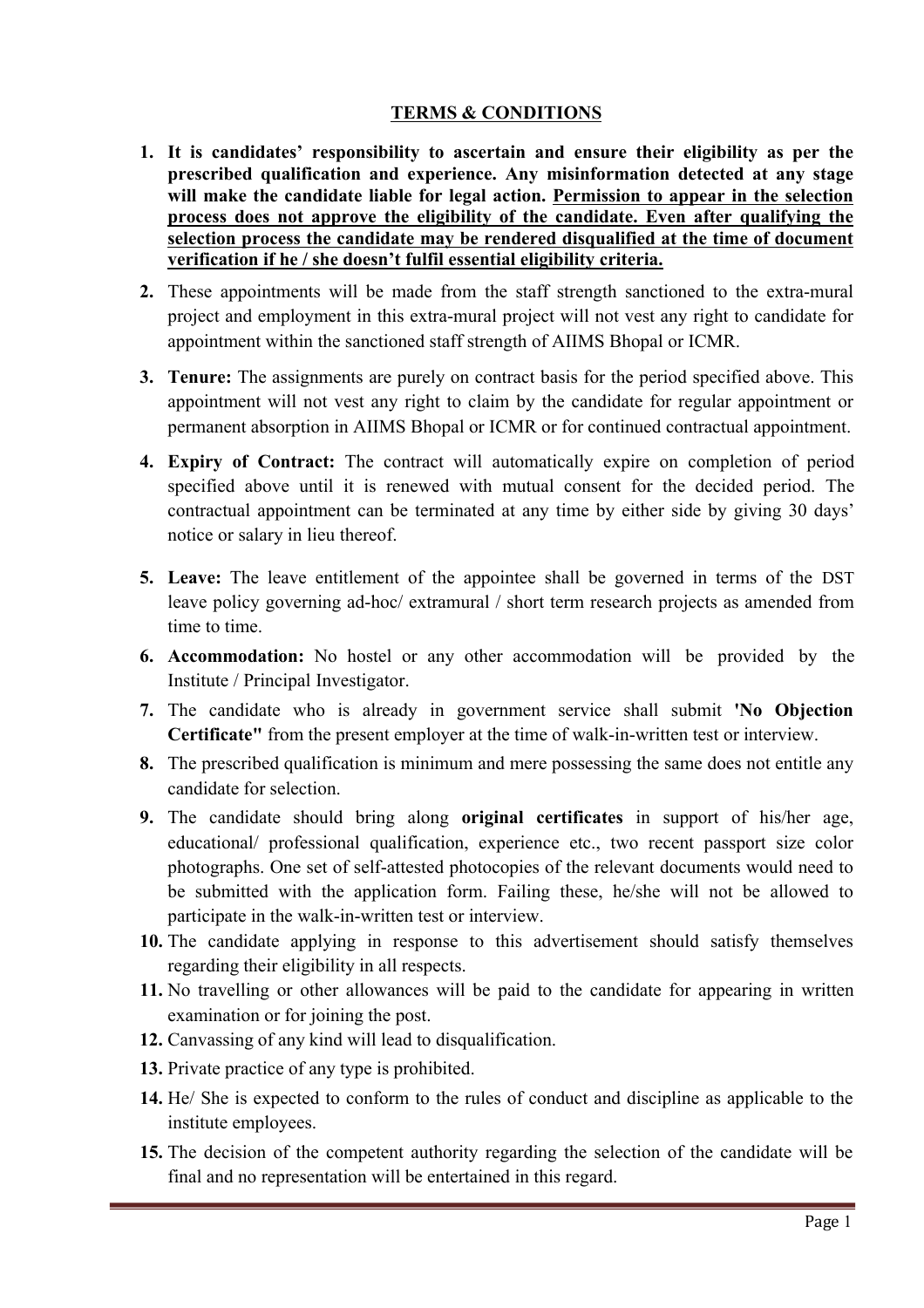- **16.** The candidate should not have been convicted by any Court of Law.
- **17.** In case any information given or declaration by the candidate is found to be false or if the candidate has willfully suppressed any material information relevant to his appointment, he/she will be liable to be removed from the service and any action taken as deemed fit by the appointing authority.
- **18.** Applications incomplete in any aspect will be summarily rejected.
- **19.** The Competent Authority reserves the right of any amendment, cancellation, and changes to this advertisement as a whole or in part without assigning any reason or giving notice.
- **20.** All information / updates pertaining to this advertisement including date of written examination, result, joining etc will be displayed on the AIIMS Bhopal ([www.aiimsbhopal.edu.in](http://www.aiimsbhopal.edu.in/))website and notice board of department of Physiology of the institute.
- **21.** No individual intimation may be sent by the AIIMS Bhopal to applicants. It will be the responsibility of applicants to keep abreast of the developments by visiting institute website regularly.
- **22.** All disputes will be subject to jurisdictions of Court of Law at Bhopal.

**Dr Ruchi Singh Principal Investigator Department of Physiology Fourth Floor, Medical College Building All India Institute of Medical Sciences (AIIMS) Saket Nagar Bhopal-462020 (MP). Email: [projectrecruitmentaiimsbhopal@gmail.com](mailto:projectrecruitmentaiimsbhopal@gmail.com)**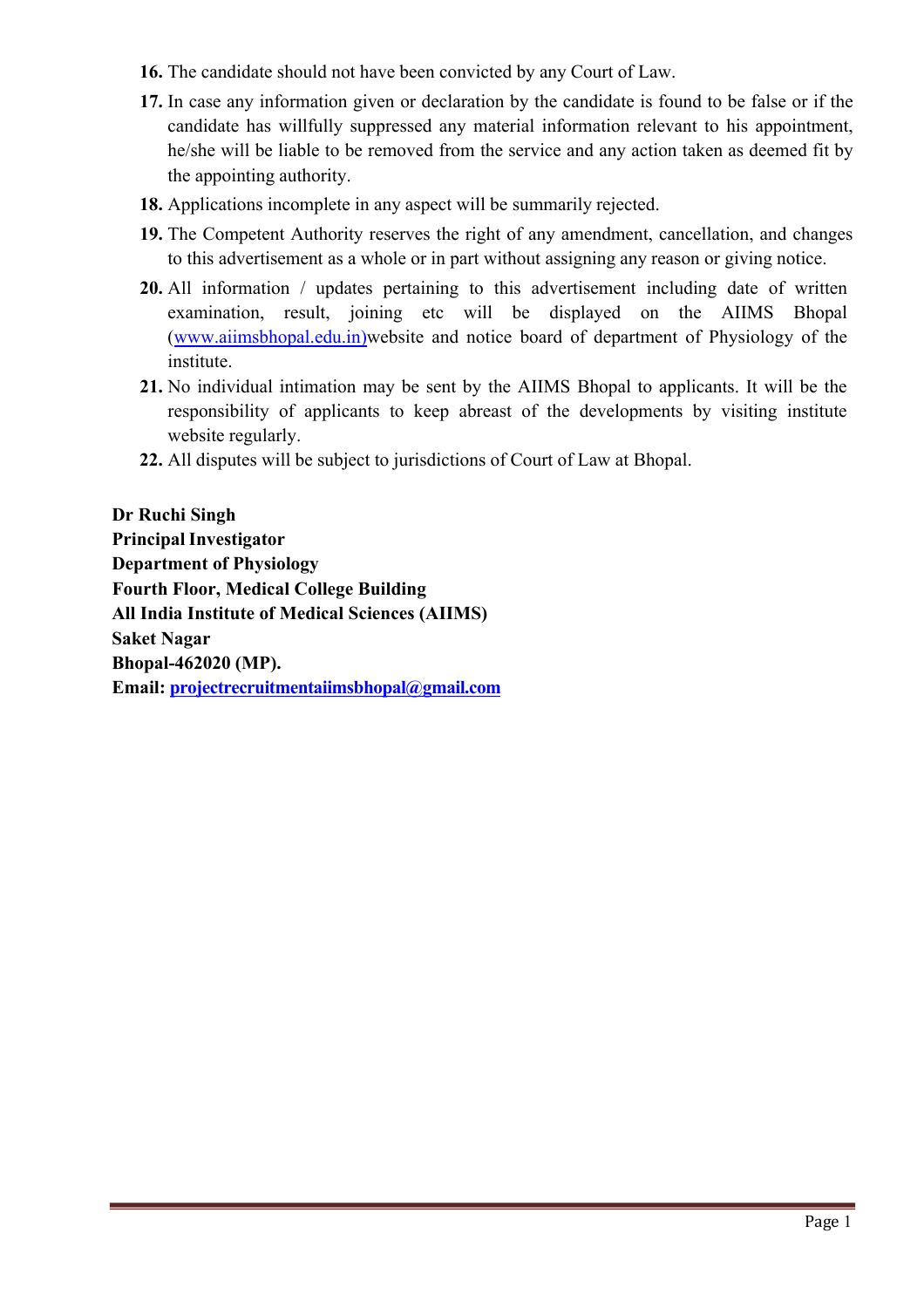### **For the Postof SRF/Yoga Therapist**

Advertisement No: AIIMS Bhopal/ **Dated:** / /2022

**Last date of receiving the application is ……………………….**

**Project Title: Effect of parasympathetic tone enhancement by Yoga on seizure frequency of patients with intractable/drug resistant epilepsy: An open labelled randomized control study**

## **POST APPLIED: ……………………………………………..**

#### 9. Educational/Professional qualifications  $(10<sup>th</sup> Class onwards)$

| S.             | Examinations | University or | Subjects | Year of | Percentage | Class/Division/ |
|----------------|--------------|---------------|----------|---------|------------|-----------------|
| N <sub>0</sub> | Passed       | Board         | taken    | passing | of marks   | Grade           |
|                |              |               |          |         |            |                 |
|                |              |               |          |         |            |                 |
|                |              |               |          |         |            |                 |
|                |              |               |          |         |            |                 |
|                |              |               |          |         |            |                 |
|                |              |               |          |         |            |                 |
|                |              |               |          |         |            |                 |
|                |              |               |          |         |            |                 |
|                |              |               |          |         |            |                 |
|                |              |               |          |         |            |                 |

................................................................................